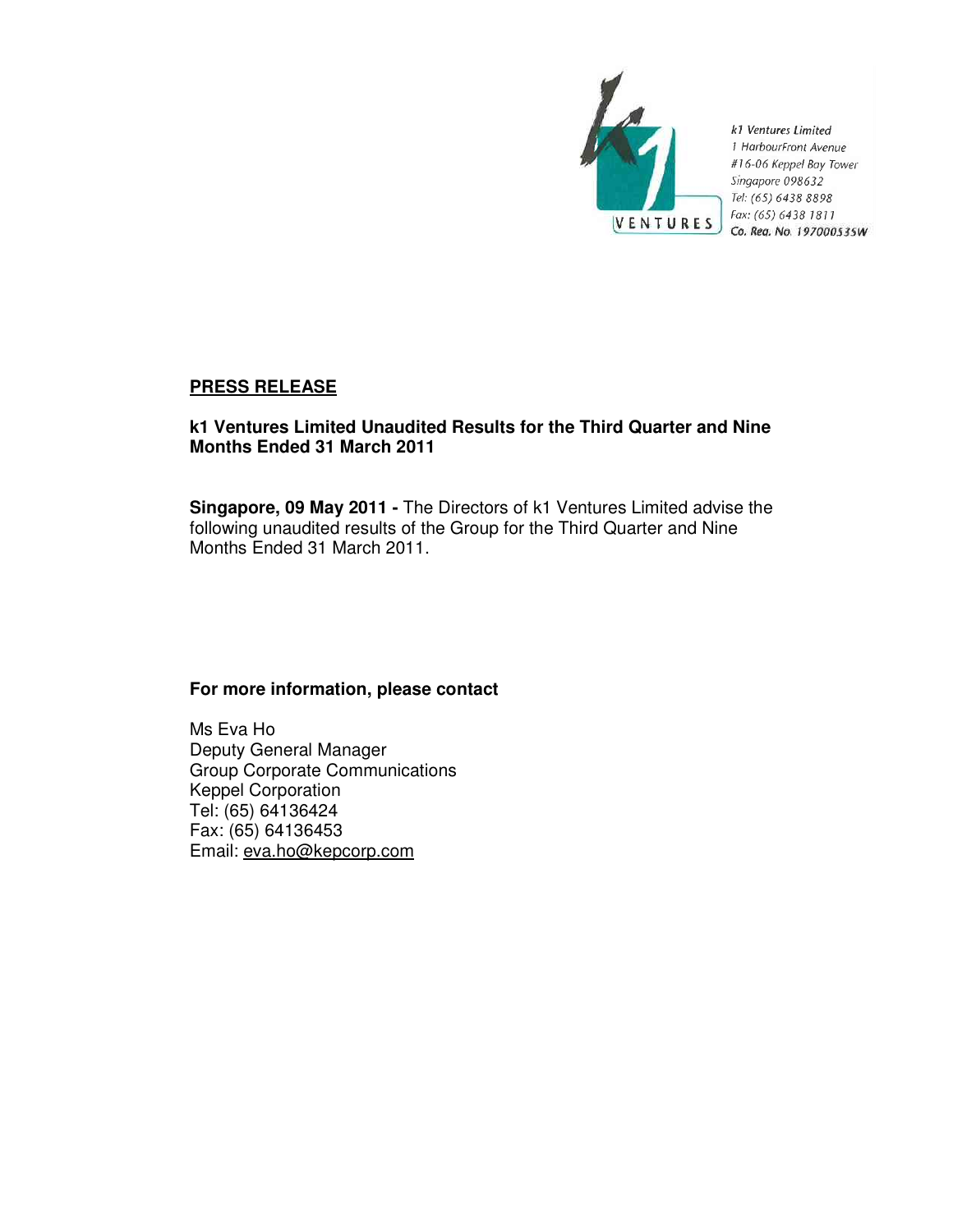# **K1 VENTURES LIMITED**

Co. Reg. No. 197000535W (Incorporated in the Republic of Singapore)

# **THIRD QUARTER 2011 FINANCIAL STATEMENTS**

## **TABLE OF CONTENTS**

| Paragraph       | <b>Description</b>                             | Page     |
|-----------------|------------------------------------------------|----------|
|                 | <b>FINANCIAL STATEMENTS</b>                    | $1 - 13$ |
| $\mathbf{1}$    | <b>GROUP PROFIT AND LOSS ACCOUNT</b>           | 1        |
| $\mathbf{2}$    | CONSOLIDATED STATEMENT OF COMPREHENSIVE INCOME | 3        |
| 3               | <b>BALANCE SHEETS</b>                          | 4        |
| 4               | STATEMENTS OF CHANGES IN EQUITY                | 6        |
| 5               | CONSOLIDATED STATEMENT OF CASH FLOWS           | 8        |
| 6               | <b>AUDIT</b>                                   | 9        |
| 7               | <b>AUDITORS' REPORT</b>                        | 9        |
| 8               | <b>ACCOUNTING POLICIES</b>                     | 9        |
| 9               | CHANGES IN THE ACCOUNTING POLICIES             | 9        |
| 10              | REVIEW OF GROUP PERFORMANCE                    | 9        |
| 11              | VARIANCE FROM FORECAST STATEMENT               | 10       |
| 12 <sup>2</sup> | <b>PROSPECTS</b>                               | 10       |
| 13              | <b>DIVIDEND</b>                                | 10       |
| 14              | <b>SEGMENT ANALYSIS</b>                        | 11       |
| 15              | REVIEW OF SEGMENT PERFORMANCE                  | 13       |
| 16              | <b>INTERESTED PERSON TRANSACTIONS</b>          | 13       |
|                 | <b>CONFIRMATION BY THE BOARD</b>               | 14       |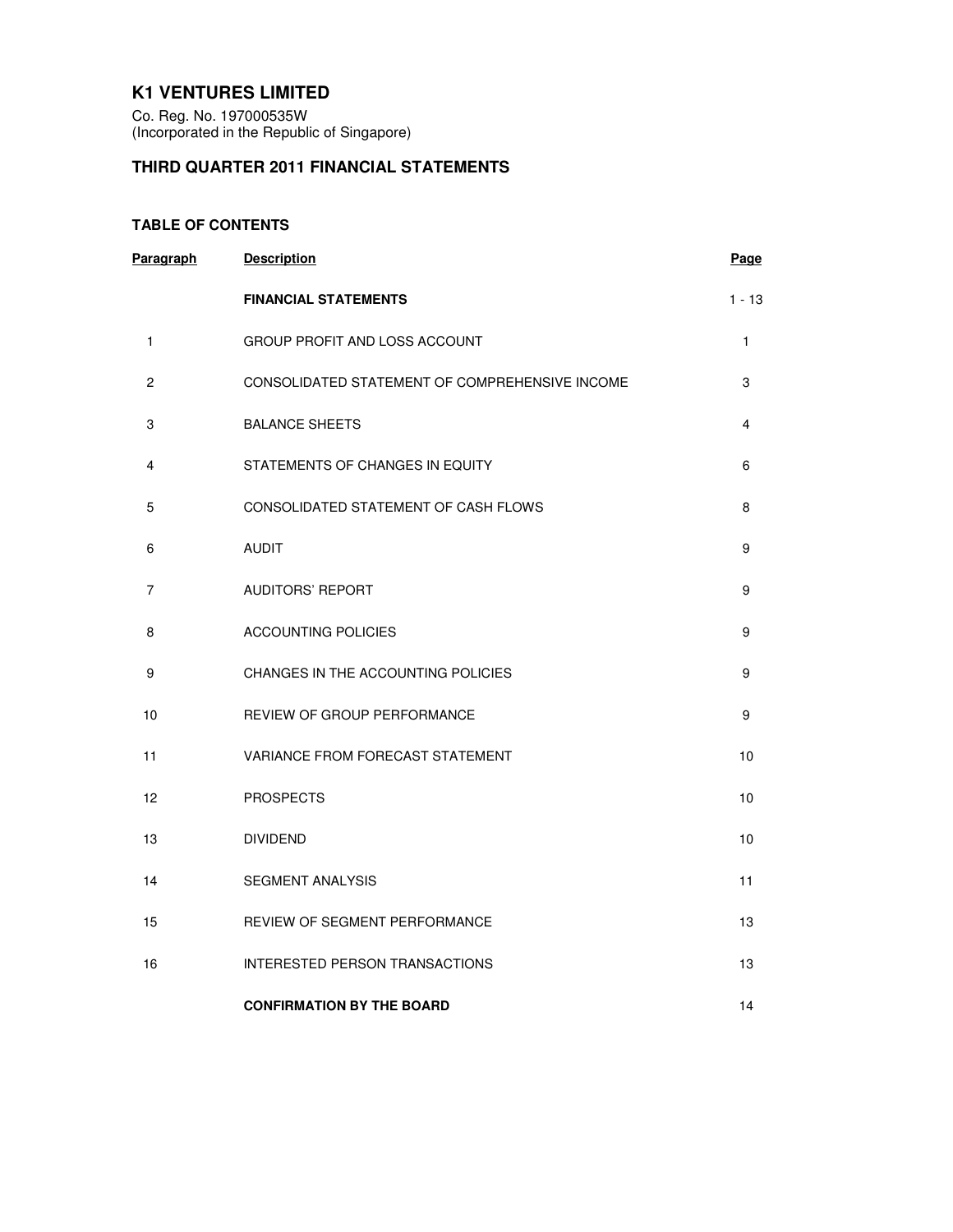# **K1 VENTURES LIMITED**

# **THIRD QUARTER 2011 FINANCIAL STATEMENTS**

### **UNAUDITED RESULTS FOR THIRD QUARTER AND NINE MONTHS ENDED 31 MARCH 2011**

The Directors of **k1 Ventures Limited** advise the following unaudited results of the Group for the third quarter and nine months ended 31 March 2011.

# **1. GROUP PROFIT AND LOSS ACCOUNT**

**for the third quarter and nine months ended 31 March 2011** 

|                                                                                                                                      | <b>Note</b>    | 1 Jan 11<br>to<br>31 Mar 11<br>\$'000 | 1 Jan 10<br>to<br>31 Mar 10<br>\$'000 | $+/(-)$ %                         | 1 Jul 10<br>to<br>31 Mar 11<br>\$'000 | 1 Jul 09<br>to<br>31 Mar 10<br>\$'000 | $+$ /(-) %                      |
|--------------------------------------------------------------------------------------------------------------------------------------|----------------|---------------------------------------|---------------------------------------|-----------------------------------|---------------------------------------|---------------------------------------|---------------------------------|
| Revenue                                                                                                                              | 1a             | 15,665                                | 14,202                                | 10.3                              | 48,227                                | 53.356                                | (9.6)                           |
| Staff costs<br>Depreciation and amortisation<br>Other operating expenses                                                             |                | (2,545)<br>(8,094)<br>(5, 101)        | (2,739)<br>(12, 463)<br>(4, 445)      | (7.1)<br>(35.1)<br>14.8           | (7, 463)<br>(25,016)<br>(13,668)      | (8,376)<br>(38, 628)<br>(12,986)      | (10.9)<br>(35.2)<br>5.3         |
| Operating (loss)/profit<br>Finance expenses<br>Foreign exchange loss<br>Share of results of associated<br>company and joint ventures |                | (75)<br>(1,721)<br>(234)<br>3,082     | (5, 445)<br>(2, 168)<br>(61)<br>2,619 | (98.6)<br>(20.6)<br>283.6<br>17.7 | 2,080<br>(5,574)<br>(1, 375)<br>7,284 | (6,634)<br>(6,570)<br>(538)<br>8,318  | NM<br>(15.2)<br>155.6<br>(12.4) |
| Profit/(loss) before taxation<br>Taxation                                                                                            |                | 1,052<br>(1, 554)                     | (5,055)<br>1,951                      | <b>NM</b><br><b>NM</b>            | 2,415<br>(5,264)                      | (5, 424)<br>1,371                     | <b>NM</b><br><b>NM</b>          |
| Loss for the period                                                                                                                  |                | (502)                                 | (3, 104)                              | (83.8)                            | (2,849)                               | (4.053)                               | (29.7)                          |
| Attributable to:<br>Shareholders of the Company<br>Non-controlling interests                                                         |                | (787)<br>285                          | (2, 540)<br>(564)                     | (69.0)<br><b>NM</b>               | (3,754)<br>905                        | (3,210)<br>(843)                      | 16.9<br><b>NM</b>               |
|                                                                                                                                      |                | (502)                                 | (3, 104)                              | (83.8)                            | (2,849)                               | (4,053)                               | (29.7)                          |
| <b>EBITDA*</b>                                                                                                                       |                | 10,867                                | 9,576                                 | 13.5                              | 33,005                                | 39,774                                | (17.0)                          |
| Loss per ordinary share<br>- basic                                                                                                   | 1 <sub>d</sub> | $(0.03)$ cts                          |                                       | (75.0)                            |                                       |                                       | 13.3                            |
| - diluted                                                                                                                            | 1 <sub>d</sub> | $(0.03)$ cts                          | $(0.12)$ cts<br>$(0.12)$ cts          | (75.0)                            | $(0.17)$ cts<br>$(0.17)$ cts          | $(0.15)$ cts<br>$(0.15)$ cts          | 13.3                            |

\* EBITDA is defined as profit before tax, finance expenses, depreciation and amortisation.

\*\* NM - Not meaningful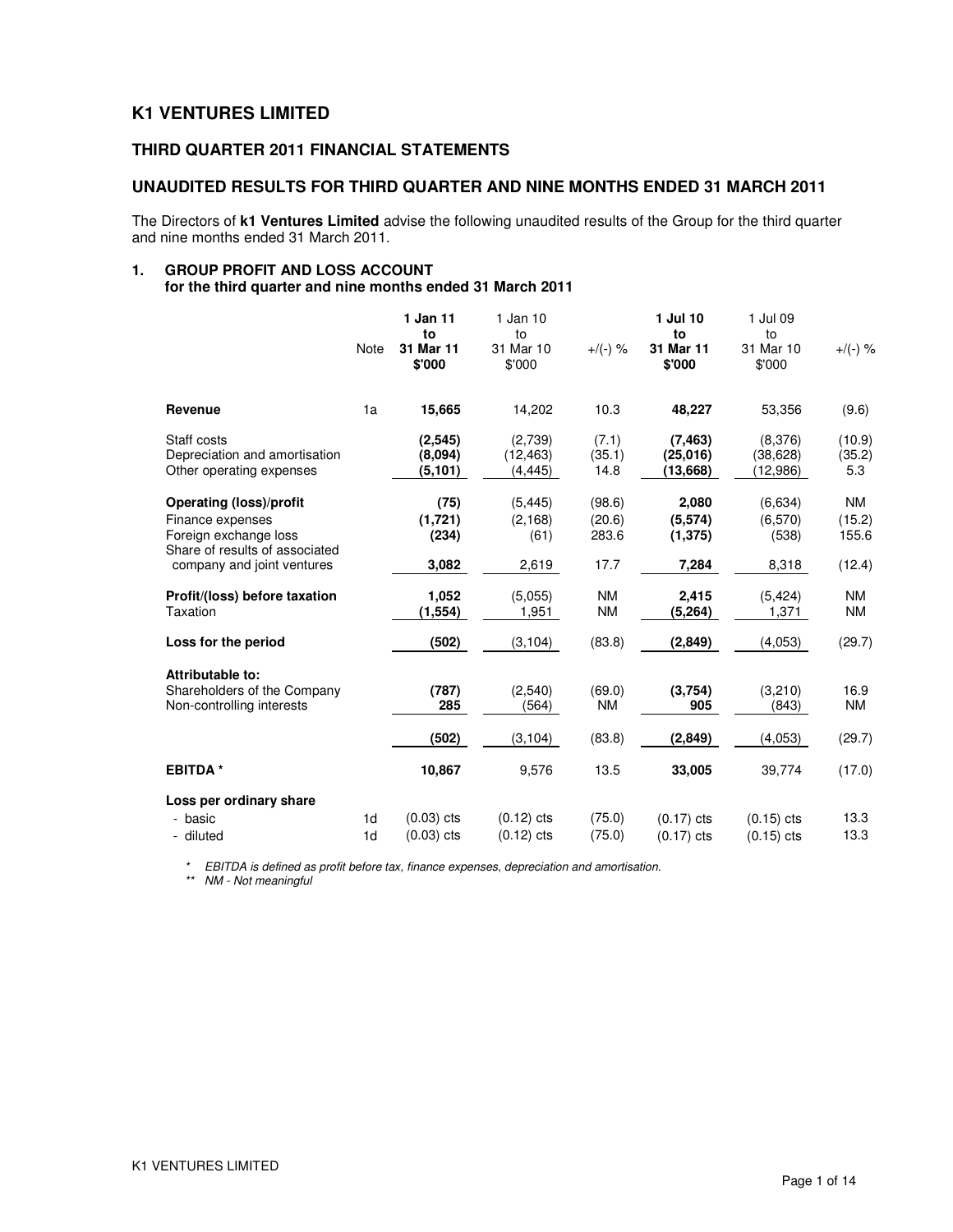## **NOTES TO GROUP PROFIT AND LOSS ACCOUNT**

## 1a. Breakdown of revenue

|                                     | 1 Jan 11<br>to<br>31 Mar 11<br>\$'000 | 1 Jan 10<br>to<br>31 Mar 10<br>\$'000 | $+$ /(-)<br>$\%$ | 1 Jul 10<br>to<br>31 Mar 11<br>\$'000 | 1 Jul 09<br>to<br>31 Mar 10<br>\$'000 | $+$ /(-)<br>$\%$ |
|-------------------------------------|---------------------------------------|---------------------------------------|------------------|---------------------------------------|---------------------------------------|------------------|
| Revenue from transportation leasing | 11,627                                | 11,257                                | 3.3              | 35,660                                | 39,722                                | (10.2)           |
| Proceeds from sale of investments   |                                       | 685                                   | <b>NM</b>        | 2,507                                 | 4,851                                 | (48.3)           |
| Interest income from:               |                                       |                                       |                  |                                       |                                       |                  |
| - Related parties                   | 76                                    | 98                                    | (22.4)           | 273                                   | 263                                   | 3.8              |
| - Others                            | 50                                    | 148                                   | (66.2)           | 181                                   | 546                                   | (66.8)           |
| <b>Others</b>                       | 3,912                                 | 2,014                                 | 94.2             | 9,606                                 | 7,974                                 | 20.5             |
|                                     | 15,665                                | 14,202                                | 10.3             | 48,227                                | 53,356                                | (9.6)            |

1b. Pre-tax profit of the Group is arrived at after crediting/(charging) the following:

|                                                                      | 1 Jan 11<br>to<br>31 Mar 11<br>\$'000 | 1 Jan 10<br>to<br>31 Mar 10<br>\$'000 | $+$ /(-)<br>$\%$ | 1 Jul 10<br>to<br>31 Mar 11<br>\$'000 | 1 Jul 09<br>to<br>31 Mar 10<br>\$'000 | $+$ /(-)<br>$\%$ |
|----------------------------------------------------------------------|---------------------------------------|---------------------------------------|------------------|---------------------------------------|---------------------------------------|------------------|
| Profit on disposal of fixed assets                                   | 2,724                                 | 991                                   | 174.9            | 6.304                                 | 4,660                                 | 35.3             |
| Profit on sale of investments<br>(Provision)/write-back of provision | ۰                                     | 685                                   | <b>NM</b>        | 2,507                                 | 4,851                                 | (48.3)           |
| for doubtful debts                                                   | (35)                                  | $\overline{\phantom{a}}$              | ΝM               | (58)                                  | 58                                    | ΝM               |

1c. There was no material adjustment for under or over provision of tax in respect of prior years.

## 1d. Loss per ordinary share

|      |                                                                                          | <b>GROUP</b> |              |                          | <b>GROUP</b> |              |                           |
|------|------------------------------------------------------------------------------------------|--------------|--------------|--------------------------|--------------|--------------|---------------------------|
|      |                                                                                          | 1 Jan 11     | Jan 10       | $+$ /(-)                 | 1 Jul 10     | 1 Jul 09     |                           |
|      |                                                                                          | to           | to           | $\%$                     | to           | to           | $+$ /(-)<br>$\frac{1}{6}$ |
|      |                                                                                          | 31 Mar 11    | 31 Mar 10    |                          | 31 Mar 11    | 31 Mar 10    |                           |
|      | Loss per ordinary share of the Group based on net<br>loss attributable to shareholders:- |              |              |                          |              |              |                           |
| (i)  | Based on weighted average number of shares                                               | $(0.03)$ cts | $(0.12)$ cts | 75.0                     | $(0.17)$ cts | $(0.15)$ cts | (13.3)                    |
|      | - Weighted average number of shares ('000)                                               | 2,165,618    | 2,165,617    | $\overline{\phantom{a}}$ | 2,165,618    | 2,165,617    | $\overline{\phantom{0}}$  |
| (ii) | On a fully diluted basis                                                                 | $(0.03)$ cts | $(0.12)$ cts | 75.0                     | $(0.17)$ cts | $(0.15)$ cts | (13.3)                    |
|      | - Adjusted weighted average number of shares<br>('000)                                   | 2,165,618    | 2,165,617    |                          | 2,165,618    | 2,165,617    |                           |

1e. There was no extraordinary item during the period.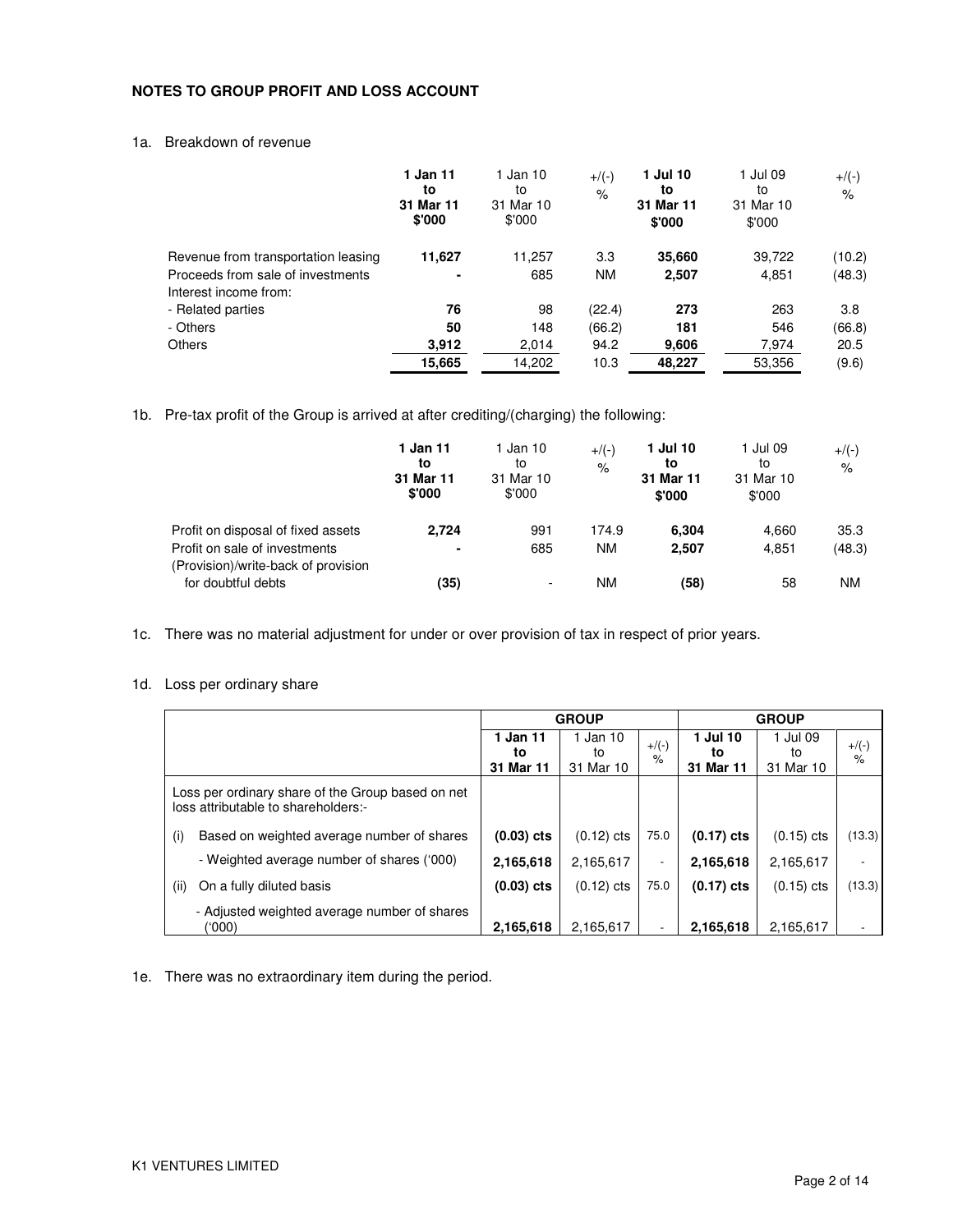#### **2. CONSOLIDATED STATEMENT OF COMPREHENSIVE INCOME for the third quarter and nine months ended 31 March 2011**

|                                                                                                      | 1 Jan 11<br>to<br>31 Mar 11<br>\$'000 | 1 Jan 10<br>to<br>31 Mar 10<br>\$'000 | $+/(-)$<br>$\%$ | 1 Jul 10<br>to<br>31 Mar 11<br>\$'000 | 1 Jul 09<br>to<br>31 Mar 10<br>\$'000 | $+/(-)$<br>$\frac{9}{6}$ |
|------------------------------------------------------------------------------------------------------|---------------------------------------|---------------------------------------|-----------------|---------------------------------------|---------------------------------------|--------------------------|
| Loss for the period                                                                                  | (502)                                 | (3, 104)                              | (83.8)          | (2,849)                               | (4,053)                               | (29.7)                   |
| Fair value changes on available-for-sale<br>investments                                              | 481                                   | 13,807                                | (96.5)          | 9,730                                 | 18,661                                | (47.9)                   |
| Fair value gain on available-for-sale<br>assets realised & transferred to<br>profit and loss account |                                       | (560)                                 | <b>NM</b>       | (1, 913)                              | (3,091)                               | (38.1)                   |
| Exchange differences arising on<br>consolidation                                                     | (5, 258)                              | (1, 511)                              | 248.0           | (31,009)                              | (11,990)                              | 158.6                    |
| Share of other comprehensive income/<br>(expense) of joint venture                                   | 183                                   | (253)                                 | <b>NM</b>       | 337                                   | (302)                                 | <b>NM</b>                |
| Other comprehensive (expense)/<br>income for the period                                              | (4, 594)                              | 11,483                                | <b>NM</b>       | (22, 855)                             | 3,278                                 | <b>NM</b>                |
| Total comprehensive (expense)/<br>income for the period                                              | (5,096)                               | 8,379                                 | <b>NM</b>       | (25, 704)                             | (775)                                 | >500.0                   |
| Attributable to:                                                                                     |                                       |                                       |                 |                                       |                                       |                          |
| Shareholders of the Company                                                                          | (4,593)                               | 9,209                                 | <b>NM</b>       | (21, 838)                             | 1,954                                 | <b>NM</b>                |
| Non-controlling interests                                                                            | (503)                                 | (830)                                 | (39.4)          | (3,866)                               | (2,729)                               | 41.7                     |
|                                                                                                      | (5,096)                               | 8,379                                 | <b>NM</b>       | (25, 704)                             | (775)                                 | >500.0                   |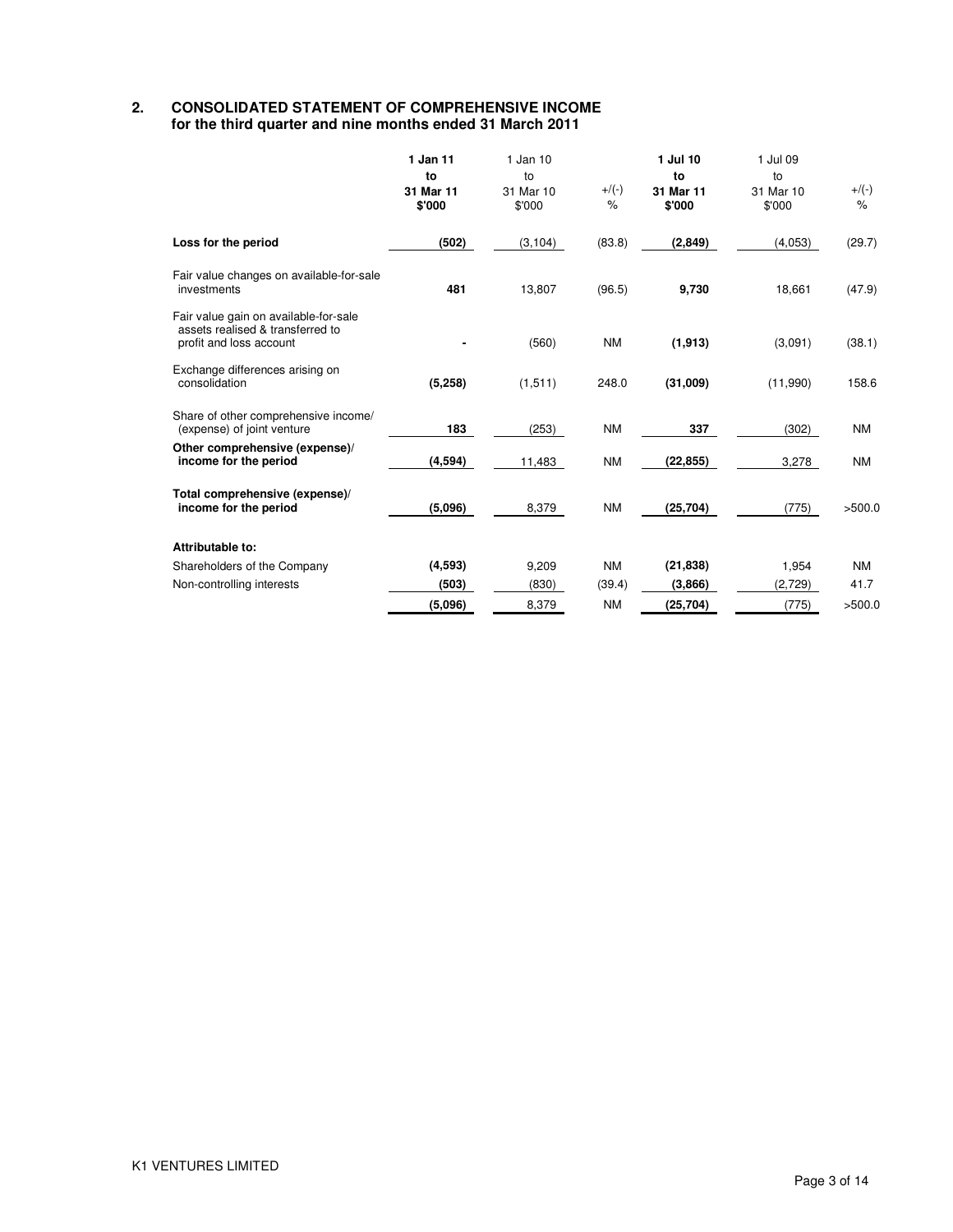## **3. BALANCE SHEETS as at 31 March 2011**

|                                                       |                     | Group               | Company             |                     |
|-------------------------------------------------------|---------------------|---------------------|---------------------|---------------------|
|                                                       | As at               | As at               | As at               | As at               |
|                                                       | 31 Mar 11<br>\$'000 | 30 Jun 10<br>\$'000 | 31 Mar 11<br>\$'000 | 30 Jun 10<br>\$'000 |
| Share capital                                         | 196,439             | 196,439             | 196,439             | 196,439             |
| <b>Reserves</b>                                       | 149,615             | 182,281             | 89,974              | 106,495             |
| <b>Share capital &amp; reserves</b>                   | 346,054             | 378,720             | 286,413             | 302,934             |
| <b>Non-controlling interests</b>                      | 43,120              | 46,986              |                     |                     |
| <b>Capital employed</b>                               | 389,174             | 425,706             | 286,413             | 302,934             |
| <b>Represented by:</b>                                |                     |                     |                     |                     |
| <b>Fixed assets</b>                                   | 237,646             | 298,550             |                     |                     |
| <b>Subsidiaries</b>                                   |                     |                     | 288,314             | 288,314             |
| Associated company and joint ventures                 | 54,179              | 54,046              |                     |                     |
| Available-for-sale investments                        | 87,610              | 118,304             | 17,398              | 19,971              |
| <b>Other assets</b>                                   | 616                 | 1,715               |                     |                     |
| Intangibles                                           | 173,072             | 193,406             |                     |                     |
|                                                       | 553,123             | 666,021             | 305,712             | 308,285             |
| <b>Current assets</b><br><b>Stocks</b>                | 2,987               | 5,300               |                     |                     |
| Amounts due from:                                     |                     |                     |                     |                     |
| - subsidiaries                                        |                     |                     | 6                   | 7                   |
| <b>Debtors</b>                                        | 10,103              | 6,813               | 28                  | 23                  |
| Bank balances, deposits & cash                        | 185,570             | 164,242             | 26,459              | 40,838              |
|                                                       | 198,660             | 176,355             | 26,493              | 40,868              |
| <b>Current liabilities</b>                            |                     |                     |                     |                     |
| Creditors                                             | 3,771               | 5,014               | 34,193              | 34,381              |
| Amounts due to:                                       |                     |                     |                     |                     |
| - subsidiaries                                        |                     |                     | 991                 | 1,463               |
| - associated company and joint ventures<br>Term Ioans | 310<br>179,709      | 42<br>1,740         |                     |                     |
| Provision for taxation                                | 45,690              | 46,388              | 2,055               | 2,055               |
|                                                       | 229,480             | 53,184              | 37,239              | 37,899              |
|                                                       |                     |                     |                     |                     |
| Net current (liabilities)/assets                      | (30, 820)           | 123,171             | (10, 746)           | 2,969               |
| <b>Non-current liabilities</b>                        |                     |                     |                     |                     |
| Term loans                                            |                     | 218,172             |                     |                     |
| Deferred liabilities                                  | 795                 | 2,332               |                     |                     |
| Deferred taxation                                     | 132,334             | 142,982             | 8,553               | 8,320               |
|                                                       | 133,129             | 363,486             | 8,553               | 8,320               |
| <b>Net assets</b>                                     | 389,174             | 425,706             | 286,413             | 302,934             |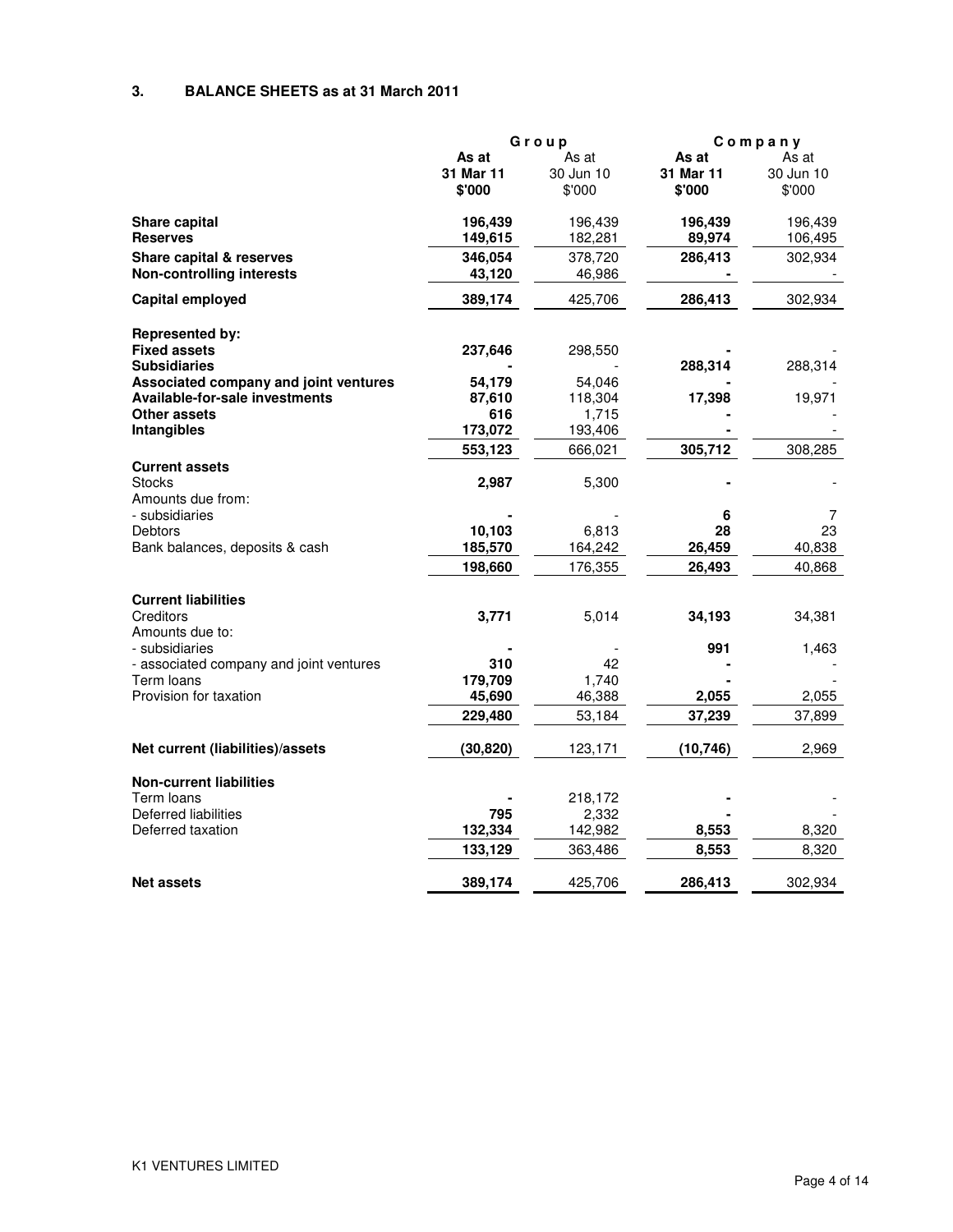#### **NOTES TO BALANCE SHEETS**

- 3a. Group's borrowings and debt securities
	- (i) Amount repayable in one year or less, or on demand

| As at 31 Mar 11 |                  | As at 30 Jun 10 |           |  |
|-----------------|------------------|-----------------|-----------|--|
| <b>Secured</b>  | <b>Unsecured</b> | Secured         | Unsecured |  |
| \$'000          | \$'000           | \$'000          | \$'000    |  |
| 179.709         |                  | 740             | -         |  |

#### (ii) Amount repayable after one year

| As at 31 Mar 11 |                  | As at 30 Jun 10 |           |  |
|-----------------|------------------|-----------------|-----------|--|
| <b>Secured</b>  | <b>Unsecured</b> | Secured         | Unsecured |  |
| \$'000          | \$'000           | \$'000          | \$'000    |  |
|                 |                  | 218.172         | -         |  |

#### (iii) Details of any collateral

The term loans pertain to debt financing taken up by Helm and are pledged against the assets of Helm. The net book value of the fixed assets and other assets pledged to financial institutions amounted to \$341 million (June 2010: \$402 million).

#### 3b. Net asset value

|                                                                     |           | <b>GROUP</b> |           | <b>COMPANY</b> |           |           |
|---------------------------------------------------------------------|-----------|--------------|-----------|----------------|-----------|-----------|
|                                                                     | As at     | As at        |           | As at          | As at     |           |
|                                                                     | 31 Mar 11 | 30 Jun 10    | $+$ /(-)% | 31 Mar 11      | 30 Jun 10 | $+/(-)$ % |
| Net asset value<br>per ordinary share #<br>Net tangible asset value | \$0.16    | \$0.17       | (5.9)     | \$0.13         | \$0.14    | (7.1)     |
| per ordinary share #                                                | \$0.10    | \$0.10       | ٠         | \$0.13         | \$0.14    | (7.1)     |

# Based on issued share capital of 2,165,618,003 ordinary shares as at the end of the financial period (June 2010: 2,165,618,003).

#### 3c. Balance sheet review

Group shareholders' funds decreased from \$378.7 million at 30 June 2010 to \$346.1 million at 31 March 2011. The decrease was mainly attributable to a dividend distribution to shareholders of \$10.8 million in November 2010, an unrealised translation loss of \$26.2 million, and a loss of \$3.8 million for the period, offset in part by an upward revaluation of the Group's investment in McMoRan Exploration Co. ("MMR").

Group total assets of \$751.8 million at 31 March 2011 were \$90.6 million lower than the previous year end, resulting from a decrease in fixed assets principally due to the sale and depreciation of rail equipment at Helm. The decrease in available-for-sale investments was principally attributable to cash distributions received from certain investments, offset by an upward revaluation of the Group's investment in MMR.

Group total liabilities of \$362.6 million at 31 March 2011 were \$54.1 million lower than the previous year end. Decrease in term loans was due to loan repayments made by Helm. The Company has ongoing discussions regarding the refinancing of Helm's long term debt, which is entirely classified as current liabilities at 31 March 2011, and expects to refinance the debt prior to its maturity date.

All U.S. dollar denominated balances were impacted by currency exchange fluctuations.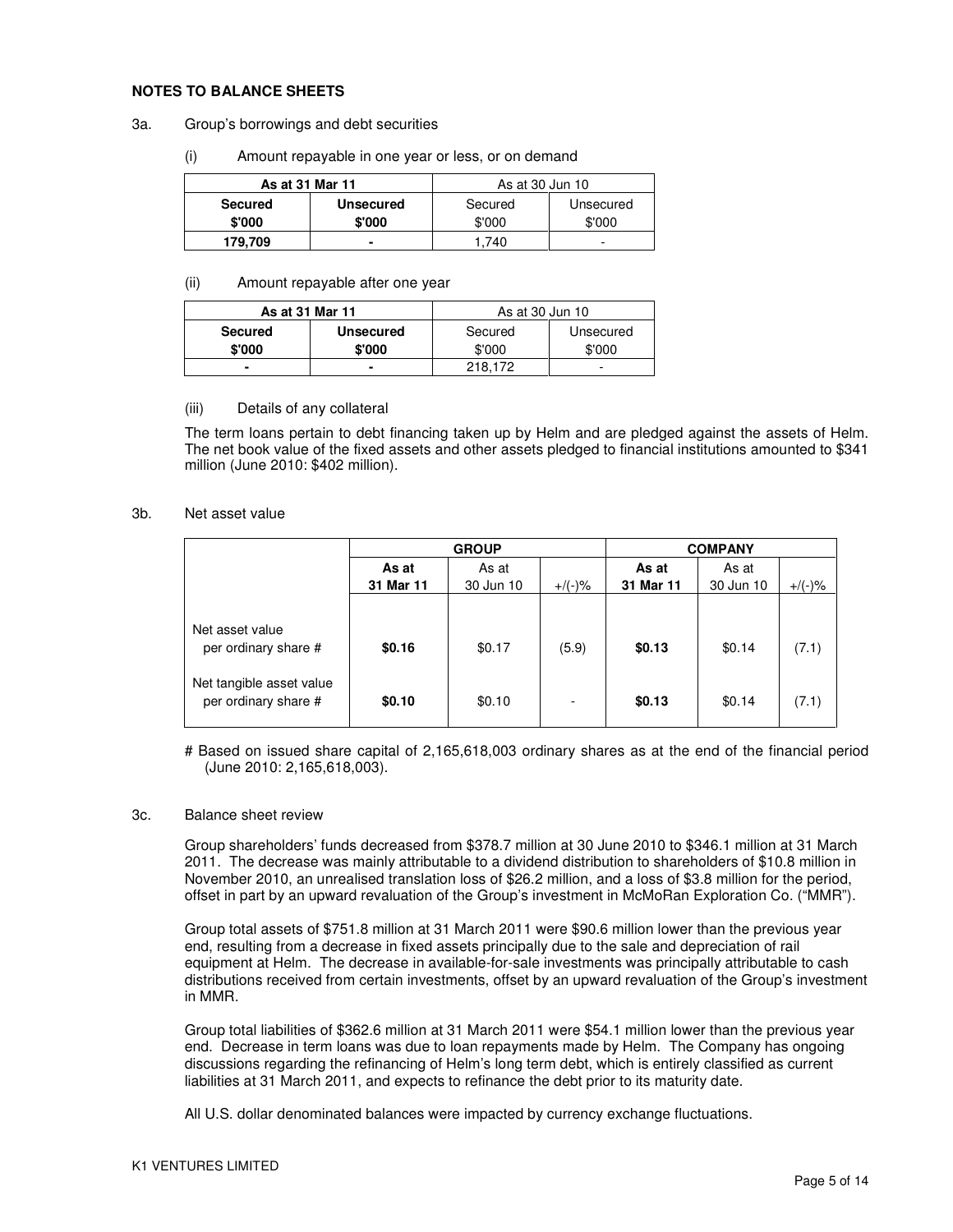#### **4. STATEMENTS OF CHANGES IN EQUITY for the third quarter and nine months ended 31 March 2011**

# 4a. Group Statement of Changes in Equity

|                                                         |                          | Attributable to equity holders of the Company |                          |                 |                 |                          |                 |
|---------------------------------------------------------|--------------------------|-----------------------------------------------|--------------------------|-----------------|-----------------|--------------------------|-----------------|
|                                                         |                          |                                               | Foreign                  |                 |                 |                          |                 |
|                                                         |                          |                                               | <b>Exchange</b>          |                 | Share           | Non-                     |                 |
|                                                         | Share                    | Capital                                       | <b>Translation</b>       | Revenue         | Capital &       | controlling              | Capital         |
|                                                         | <b>Capital</b>           | <b>Reserves</b>                               |                          | <b>Reserves</b> | <b>Reserves</b> | <b>Interests</b>         | <u>Emploved</u> |
|                                                         | \$'000                   | \$'000                                        | <u>Account</u><br>\$'000 | \$'000          | \$'000          | \$'000                   | \$'000          |
| 2011                                                    |                          |                                               |                          |                 |                 |                          |                 |
| As at 1 July 2010                                       | 196,439                  | 11,268                                        | (49, 358)                | 220,371         | 378,720         | 46,986                   | 425,706         |
| Total comprehensive income/                             |                          |                                               |                          |                 |                 |                          |                 |
| (expense) for first half                                |                          |                                               |                          |                 |                 |                          |                 |
|                                                         |                          |                                               |                          |                 |                 |                          |                 |
| (Loss)/profit for first half                            |                          |                                               |                          | (2,967)         | (2,967)         | 620                      | (2, 347)        |
| Other comprehensive income/(expense)                    |                          | 7,459                                         | (21,737)                 |                 | (14, 278)       | (3,983)                  | (18, 261)       |
| Total comprehensive income/<br>(expense) for first half | ٠                        | 7,459                                         | (21,737)                 | (2,967)         | (17, 245)       | (3, 363)                 | (20, 608)       |
| Transactions with equity holders,                       |                          |                                               |                          |                 |                 |                          |                 |
| recorded directly in equity                             |                          |                                               |                          |                 |                 |                          |                 |
| Dividend paid                                           |                          |                                               |                          | (10, 828)       | (10, 828)       |                          | (10, 828)       |
| As at 31 December 2010                                  | 196,439                  | 18,727                                        | (71, 095)                | 206,576         | 350,647         | 43,623                   | 394,270         |
|                                                         |                          |                                               |                          |                 |                 |                          |                 |
| Total comprehensive income/                             |                          |                                               |                          |                 |                 |                          |                 |
| (expense) for third quarter                             |                          |                                               |                          |                 |                 |                          |                 |
| (Loss)/profit for third quarter                         |                          |                                               |                          | (787)           | (787)           | 285                      | (502)           |
| Other comprehensive income/(expense)                    |                          | 628                                           | (4, 434)                 |                 | (3,806)         | (788)                    | (4,594)         |
| Total comprehensive income/                             |                          |                                               |                          |                 |                 |                          |                 |
| (expense) for third quarter                             |                          | 628                                           | (4, 434)                 | (787)           | (4,593)         | (503)                    | (5,096)         |
| As at 31 March 2011                                     | 196,439                  | 19,355                                        | (75, 529)                | 205,789         | 346,054         | 43,120                   | 389,174         |
| 2010                                                    |                          |                                               |                          |                 |                 |                          |                 |
| As at 1 July 2009                                       | 196,437                  | 2,816                                         | (38, 964)                | 259,264         | 419,553         | 54,249                   | 473,802         |
| Total comprehensive income/                             |                          |                                               |                          |                 |                 |                          |                 |
| (expense) for first half                                |                          |                                               |                          |                 |                 |                          |                 |
| Loss for first half                                     |                          |                                               |                          | (670)           | (670)           | (279)                    | (949)           |
|                                                         |                          | 2,288                                         | (8, 873)                 | $\frac{1}{2}$   |                 |                          |                 |
| Other comprehensive income/(expense)                    |                          |                                               |                          |                 | (6, 585)        | (1,620)                  | (8, 205)        |
| Total comprehensive income/<br>(expense) for first half |                          | 2,288                                         | (8, 873)                 | (670)           | (7, 255)        | (1,899)                  | (9, 154)        |
|                                                         |                          |                                               |                          |                 |                 |                          |                 |
| Transactions with equity holders,                       |                          |                                               |                          |                 |                 |                          |                 |
| recorded directly in equity                             |                          |                                               |                          |                 |                 |                          |                 |
| Dividend paid                                           | $\overline{\phantom{m}}$ |                                               | $\frac{1}{2}$            | (16, 242)       | (16, 242)       | $\overline{\phantom{m}}$ | (16, 242)       |
| Shares issued                                           | 2                        |                                               |                          |                 | 2               |                          | 2               |
| Total transactions with equity holders                  | 2                        |                                               |                          | (16, 242)       | (16, 240)       |                          | (16, 240)       |
| As at 31 December 2009                                  | 196,439                  | 5,104                                         | (47, 837)                | 242,352         | 396,058         | 52,350                   | 448,408         |
| Total comprehensive income/                             |                          |                                               |                          |                 |                 |                          |                 |
|                                                         |                          |                                               |                          |                 |                 |                          |                 |
| (expense) for third quarter                             |                          |                                               |                          |                 |                 |                          |                 |
| Loss for third quarter                                  |                          |                                               |                          | (2,540)         | (2, 540)        | (564)                    | (3, 104)        |
| Other comprehensive income/(expense)                    |                          | 13,044                                        | (1, 295)                 |                 | 11,749          | (266)                    | 11,483          |
| Total comprehensive income/                             |                          |                                               |                          |                 |                 |                          |                 |
| (expense) for third quarter                             |                          | 13,044                                        | (1, 295)                 | (2,540)         | 9,209           | (830)                    | 8,379           |
| As at 31 March 2010                                     | 196,439                  | 18,148                                        | (49, 132)                | 239,812         | 405,267         | 51,520                   | 456,787         |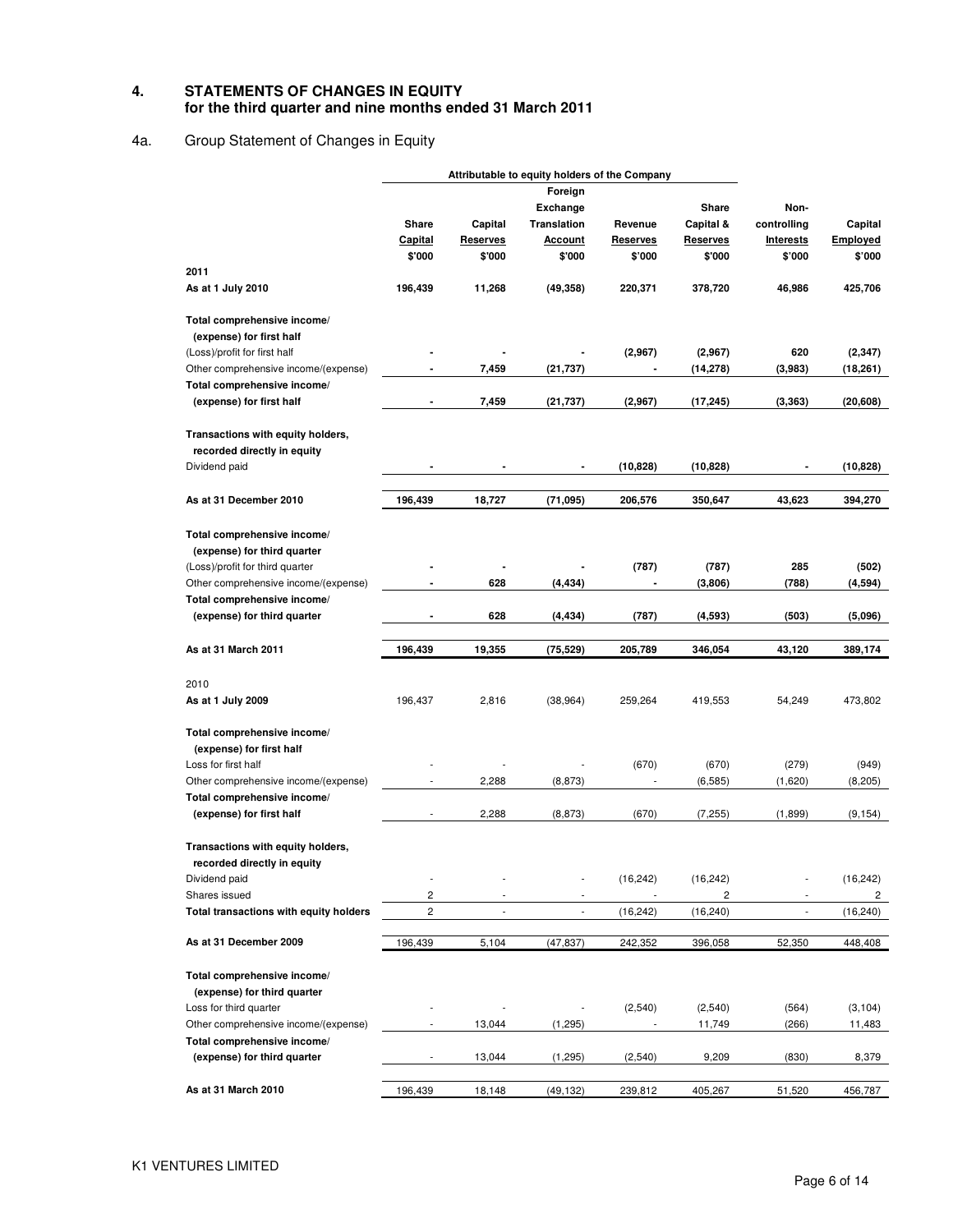#### 4b. Company Statement of Changes in Equity

|                                                        | Share          | Capital         | Revenue   |              |
|--------------------------------------------------------|----------------|-----------------|-----------|--------------|
|                                                        | Capital        | <b>Reserves</b> | Reserves  | <u>Total</u> |
|                                                        | \$'000         | \$'000          | \$'000    | \$'000       |
| 2011                                                   |                |                 |           |              |
| As at 1 July 2010                                      | 196,439        | 1,195           | 105,300   | 302,934      |
| Total comprehensive expense for first half             |                |                 |           |              |
| Loss for first half                                    |                |                 | (1,723)   | (1,723)      |
| Other comprehensive expense                            |                | (2, 380)        |           | (2, 380)     |
| Total comprehensive expense for first half             | $\blacksquare$ | (2, 380)        | (1,723)   | (4, 103)     |
| Transactions with equity holders,                      |                |                 |           |              |
| recorded directly in equity                            |                |                 |           |              |
| Dividend paid                                          |                |                 | (10, 828) | (10, 828)    |
| As at 31 December 2010                                 | 196,439        | (1, 185)        | 92,749    | 288,003      |
|                                                        |                |                 |           |              |
| Total comprehensive expense for third quarter          |                |                 |           |              |
| Loss for third quarter                                 |                |                 | (1,590)   | (1,590)      |
|                                                        |                |                 |           |              |
| As at 31 March 2011                                    | 196,439        | (1, 185)        | 91,159    | 286,413      |
|                                                        |                |                 |           |              |
|                                                        |                |                 |           |              |
| 2010                                                   |                |                 |           |              |
| As at 1 July 2009                                      | 196,437        | 2,477           | 113,619   | 312,533      |
| Total comprehensive (expense)/income for first half    |                |                 |           |              |
| Profit for first half                                  |                |                 | 968       | 968          |
| Other comprehensive expense                            |                | (1,639)         | ä,        | (1,639)      |
| Total comprehensive (expense)/income for first half    | $\mathcal{L}$  | (1,639)         | 968       | (671)        |
|                                                        |                |                 |           |              |
| Transactions with equity holders,                      |                |                 |           |              |
| recorded directly in equity                            |                |                 |           |              |
| Dividend paid                                          |                |                 | (16, 242) | (16, 242)    |
| Shares issued                                          | 2              |                 |           | 2            |
| Total transactions with equity holders                 | 2              | ÷               | (16, 242) | (16, 240)    |
|                                                        |                |                 |           |              |
| As at 31 December 2009                                 | 196,439        | 838             | 98,345    | 295,622      |
| Total comprehensive income/(expense) for third quarter |                |                 |           |              |
| Profit for third quarter                               |                |                 | 8,772     | 8,772        |
| Other comprehensive expense                            |                | (560)           |           | (560)        |
| Total comprehensive (expense)/income for third quarter |                | (560)           | 8,772     | 8,212        |
|                                                        |                |                 |           |              |
| As at 31 March 2010                                    | 196,439        | 278             | 107,117   | 303,834      |

#### 4c. Share capital

Since 30 June 2010, there was no issue of ordinary shares by the Company. As at 31 March 2011, there were no unexercised options for unissued ordinary shares (June 2010: nil) under the k1 Ventures Share Option Scheme 2000.

The issued share capital of the Company as at 31 March 2011 was 2,165,618,003 ordinary shares.

As at 31 March 2011, the Company was not holding any treasury shares.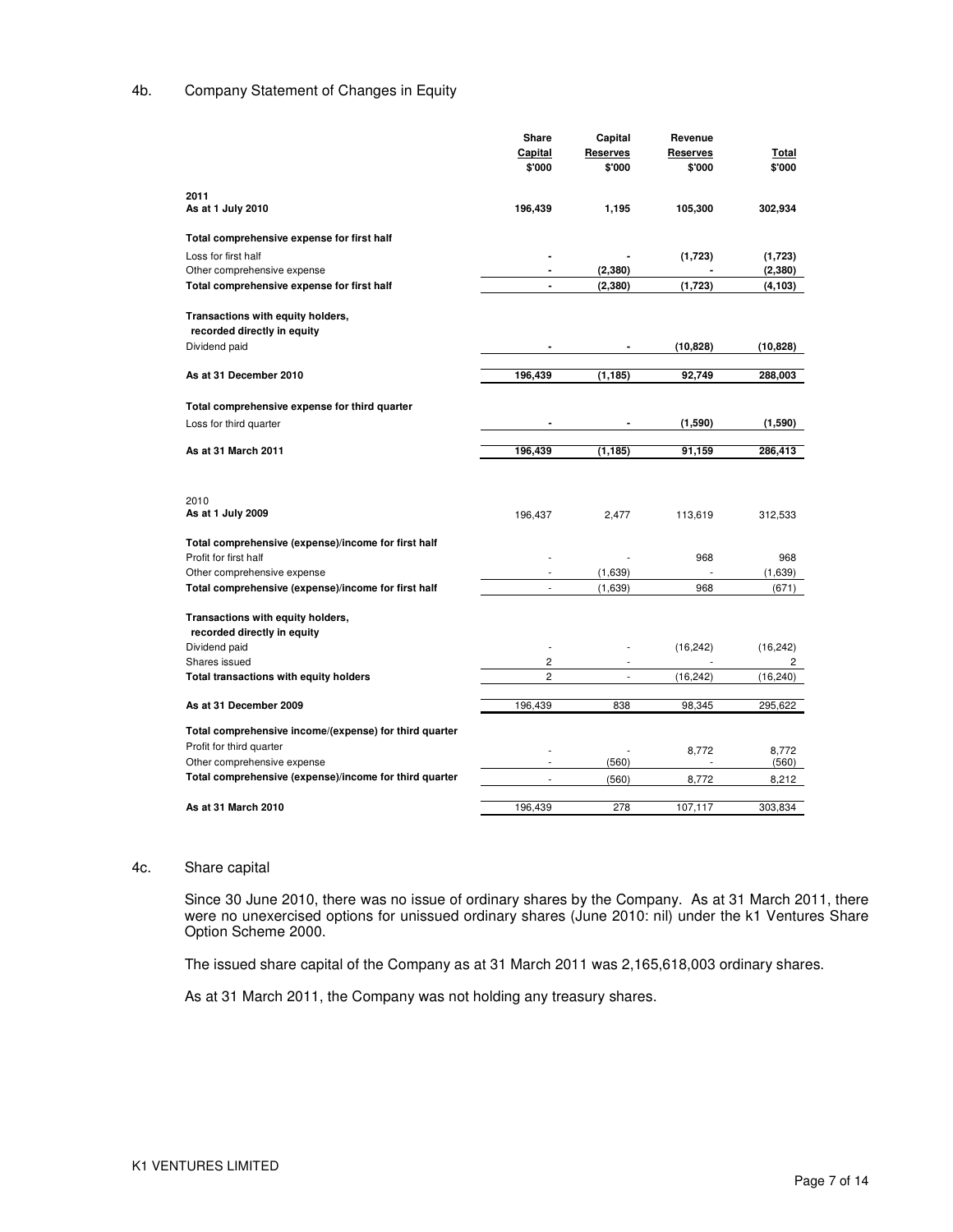#### **5. CONSOLIDATED STATEMENT OF CASH FLOWS for the third quarter and nine months ended 31 March 2011**

|                                                                    |      | <b>Third Quarter</b> |           | <b>Nine months</b> |           |
|--------------------------------------------------------------------|------|----------------------|-----------|--------------------|-----------|
|                                                                    |      | 1 Jan 11             | 1 Jan 10  | 1 Jul 10           | 1 Jul 09  |
|                                                                    | Note | to                   | to        | to                 | to        |
|                                                                    |      | 31 Mar 11            | 31 Mar 10 | 31 Mar 11          | 31 Mar 10 |
|                                                                    |      | \$'000               | \$'000    | \$'000             | \$'000    |
| <b>CASH FLOWS FROM OPERATING ACTIVITIES</b>                        |      |                      |           |                    |           |
| Operating (loss)/profit                                            |      | (75)                 | (5, 445)  | 2,080              | (6,634)   |
| Adjustments:                                                       |      |                      |           |                    |           |
| Depreciation and amortisation                                      |      | 8,094                | 12,463    | 25,016             | 38,628    |
| Profit on disposal of fixed assets                                 |      | (2,724)              | (991)     | (6, 304)           | (4,660)   |
| Profit on sale of investments                                      |      |                      | (685)     | (2,507)            | (4, 851)  |
| Cash flow from operations before changes in working capital        |      | 5,295                | 5,342     | 18,285             | 22,483    |
| Working capital changes:                                           |      |                      |           |                    |           |
| <b>Stocks</b>                                                      |      | 4,048                | 702       | 7,118              | 2,662     |
| Debtors                                                            |      | (4, 245)             | (2, 108)  | (4,099)            | (2, 166)  |
| Creditors                                                          |      | (2, 395)             | 210       | (1,837)            | (803)     |
| Translation of foreign subsidiaries and others                     |      | (1, 280)             | (433)     | (6, 134)           | (2,613)   |
|                                                                    |      | 1,423                | 3,713     | 13,333             | 19,563    |
| Interest paid                                                      |      | (1, 300)             | (2, 357)  | (4, 330)           | (5,372)   |
| Income taxes paid                                                  |      | (2,460)              | (1, 513)  | (7, 452)           | (6, 288)  |
| Net cash (used in)/from operating activities                       |      | (2, 337)             | (157)     | 1,551              | 7,903     |
| <b>CASH FLOWS FROM INVESTING ACTIVITIES</b>                        |      |                      |           |                    |           |
| Purchase of fixed assets                                           |      | (9, 289)             | (129)     | (10, 899)          | (1,900)   |
| Proceeds from disposal of fixed assets                             |      | 9,212                | 3,216     | 20,001             | 18,146    |
| Proceeds from distributions from associated                        |      |                      |           |                    |           |
| company and joint venture                                          |      |                      |           | 1,928              | 1,013     |
| Net proceeds from disposal and capital distribution of investments |      | 21,949               | 938       | 40,180             | 5,104     |
| Purchase of investment                                             |      |                      |           |                    | (14)      |
| Net cash from investing activities                                 |      | 21,872               | 4,025     | 51,210             | 22,349    |
| <b>CASH FLOWS FROM FINANCING ACTIVITIES</b>                        |      |                      |           |                    |           |
| Proceeds from share issues                                         |      |                      |           |                    | 2         |
| Repayment of term loans                                            |      | (479)                | (8, 361)  | (19, 230)          | (20, 558) |
| Dividend paid to shareholders of the Company                       |      |                      |           | (10, 828)          | (16,242)  |
|                                                                    |      |                      |           |                    |           |
| Net cash used in financing activities                              |      | (479)                | (8, 361)  | (30, 058)          | (36, 798) |
| Net increase/(decrease) in cash and cash equivalents               |      | 19,056               | (4, 493)  | 22,703             | (6, 546)  |
| Cash and cash equivalents as at beginning of period                |      | 166,748              | 182,284   | 164,242            | 184,814   |
| Effects of exchange rate changes on cash and cash                  |      |                      |           |                    |           |
| equivalents                                                        |      | (234)                | (61)      | (1, 375)           | (538)     |
| Cash and cash equivalents at end of period                         | 5a   | 185.570              | 177.730   | 185,570            | 177.730   |

# **NOTES TO CONSOLIDATED STATEMENT OF CASH FLOWS**

5a. Bank balances, deposits and cash

|                                  | As at               | As at<br>31 Mar 10<br>\$'000 |  |
|----------------------------------|---------------------|------------------------------|--|
|                                  | 31 Mar 11<br>\$'000 |                              |  |
| Bank balances, deposits and cash | 98,393              | 78,878                       |  |
| Deposits with related parties    | 87,177              | 98.852                       |  |
| Cash and cash equivalents        | 185,570             | 177,730                      |  |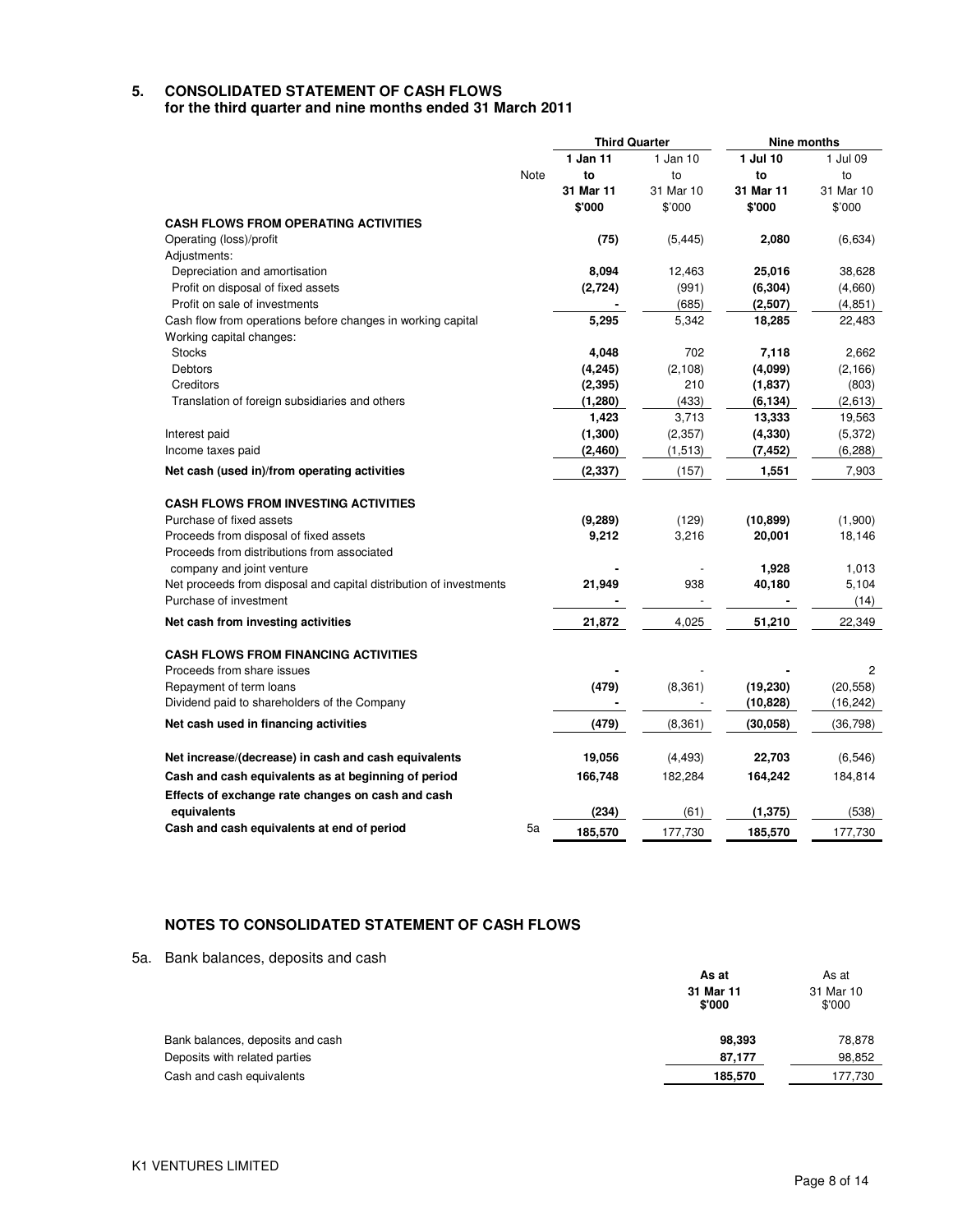#### **6. AUDIT**

The financial statements have not been audited nor reviewed by the Company's auditors.

#### **7. AUDITORS' REPORT**

Not applicable

#### **8. ACCOUNTING POLICIES**

Except as disclosed in paragraph 9 below, the Group has applied the same accounting policies and methods of computation in the financial statements for the current financial period compared with those of the audited financial statements as at 30 June 2010.

#### **9. CHANGES IN THE ACCOUNTING POLICIES**

The Group adopted the new/revised FRS and Interpretations of FRS ("INT FRS") that are effective for annual periods beginning on or after 1 July 2010. Changes to the Group's accounting policies have been made as required, in accordance with the transitional provisions in the respective FRS and INT FRS.

The following is the new or amended FRS that is relevant to the Group:

Amendments to FRS 103 Business Combinations

The adoption of the above FRS did not result in any substantial change to the Group's accounting policies nor any significant impact on the financial statements.

#### **10. REVIEW OF GROUP PERFORMANCE**

For the third quarter, Group revenue was \$15.7 million as compared to \$14.2 million in the corresponding prior year quarter, driven by higher revenue from Helm partially offset by lower interest income from fixed deposits and a decrease in gain from distributions from investments. Pre-tax earnings from Helm increased by \$7.4 million driven by higher revenue, lower operating costs and finance expenses during the quarter. Group net loss was \$787,000 as compared to a loss of \$2.5 million in the prior year quarter.

Group net loss for the nine months ended 31 March 2011 was \$3.8 million and basic loss per share was 0.17 cents. EBITDA of \$33.0 million was \$6.8 million lower than that of the corresponding prior year period.

For the first nine months, Group revenue was \$48.2 million as compared to \$53.4 million for the prior corresponding period. Despite an increase in Helm revenue in its functional currency, revenue from Helm declined by \$2.7 million driven by the impact of currency exchange rate fluctuations.

At the pre-tax level, Group profit was \$2.4 million for the first nine months as compared to a loss of \$5.4 million in the prior year. Earnings from Helm increased by \$12.1 million driven by lower operating costs and finance expenses. Group foreign exchange loss increased to \$1.4 million due to fluctuations in the exchange rate between the Singapore dollar and U.S. dollar.

After taking into account income tax expenses and non-controlling interests, net loss attributable to shareholders was \$3.8 million as compared to a loss of \$3.2 million in the previous year. Group taxation increased to \$5.3 million due to higher operating profit and an increase in the U.S. tax provision resulting from a foreign currency gain on fixed deposits.

In the opinion of the Directors, no factor has arisen between 31 March 2011 and the date of this report which would materially affect the results of the Group and the Company for the period just ended.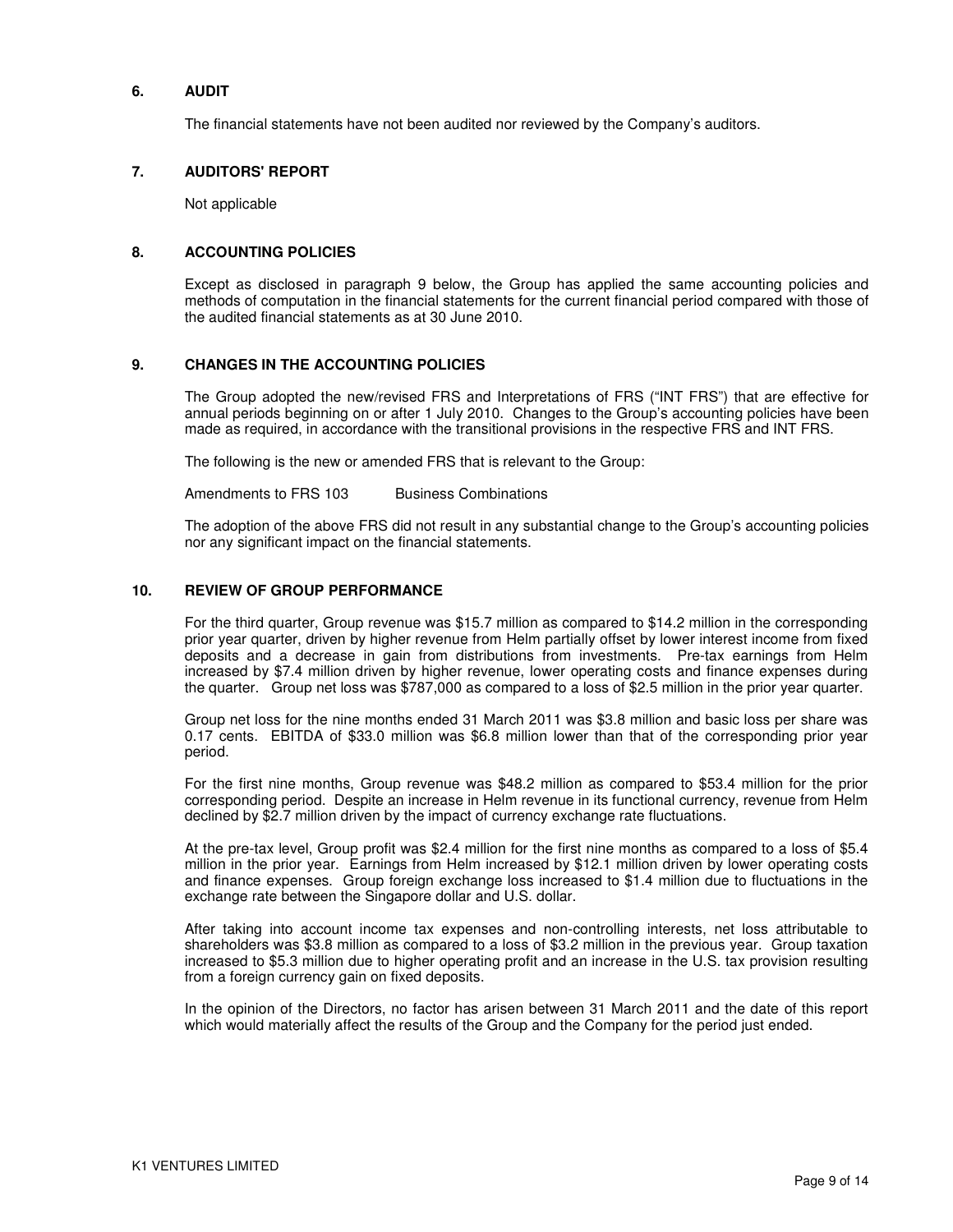### **11. VARIANCE FROM FORECAST STATEMENT**

No forecast for the nine months ended 31 March 2011 was previously provided.

#### **12. PROSPECTS**

The Group's operating subsidiary, Helm Holding Corporation, continues to show signs of improvement, although it is expected to be impacted by weakness in the overall demand for rail assets over the short term.

Management is assessing market fundamentals with a view to identify opportunistic investments, while continuing its focus on current investments and shareholder value enhancement.

### **13. DIVIDEND**

13a. Current Financial Period Reported On

Any dividend recommended for the current financial period reported on? No

13b. Corresponding Period of the Immediately Preceding Financial Year

Any dividend declared for the corresponding period of the immediately preceding financial year? No

13c. Date Payable

Not applicable

13d. Books Closure Date

Not applicable

13e. If no dividend has been declared/recommended, a statement to that effect.

No dividend has been declared for the quarter ended 31 March 2011.

For the year ended 30 June 2010, the Board of Directors had recommended a tax exempt one-tier final dividend of 0.5 cents per share. The dividend was approved by shareholders at the Annual General Meeting held on 15 October 2010. The dividend was paid to the shareholders on 2 November 2010.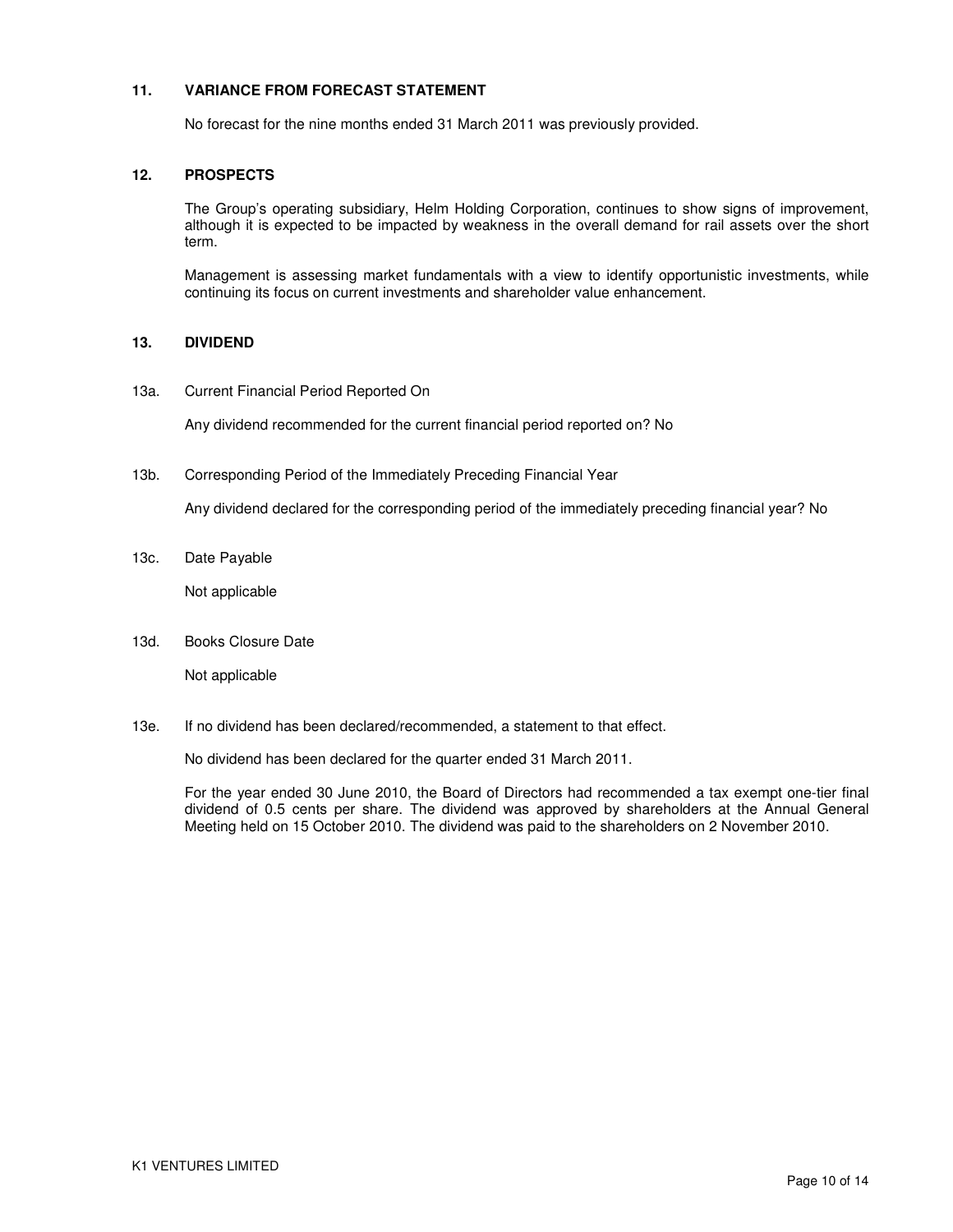## **14. SEGMENT ANALYSIS**

### **Nine months ended 31 March 2011**

|                                                              | <b>Transportation</b><br>Leasing<br>\$'000 | <b>Investments</b><br>\$'000 | Total<br>\$'000 |
|--------------------------------------------------------------|--------------------------------------------|------------------------------|-----------------|
| Revenue                                                      | 45,357                                     | 2,870                        | 48,227          |
| <b>Segment Results</b>                                       |                                            |                              |                 |
| Operating profit / (loss)                                    | 3,102                                      | (1,022)                      | 2,080           |
| Finance expenses                                             | (5,574)                                    |                              | (5,574)         |
| Foreign exchange loss                                        |                                            | (1, 375)                     | (1, 375)        |
| Share of results of associated<br>company and joint ventures | 7,284                                      |                              | 7,284           |
| Profit/(loss) before taxation                                | 4,812                                      | (2, 397)                     | 2,415           |
| Taxation                                                     | (2,022)                                    | (3,242)                      | (5, 264)        |
| Profit/(loss) for the period                                 | 2,790                                      | (5,639)                      | (2, 849)        |
| Attributable to:                                             |                                            |                              |                 |
| Shareholders of the Company                                  | 1,885                                      | (5,639)                      | (3,754)         |
| Non-controlling interests                                    | 905                                        |                              | 905             |
|                                                              | 2,790                                      | (5,639)                      | (2, 849)        |
| <b>Other information</b>                                     |                                            |                              |                 |
| Segment assets                                               | 515,015                                    | 236,768                      | 751,783         |
| Segment liabilities                                          | 298,326                                    | 64,283                       | 362,609         |
| Net assets                                                   | 216,689                                    | 172,485                      | 389,174         |
| Investment in associated                                     |                                            |                              |                 |
| company and joint ventures                                   | 54,179                                     |                              | 54,179          |
| Additions to non-current assets<br>Interest income           | 10,899<br>91                               | 363                          | 10,899<br>454   |
| Depreciation and amortisation                                | 25,013                                     | 3                            | 25.016          |

# **Geographical Information**

|                    | <b>Singapore</b><br>\$'000 | USA<br>\$'000 | <b>Others</b><br>\$'000 | T <u>otal</u><br>\$'000 |
|--------------------|----------------------------|---------------|-------------------------|-------------------------|
| External sales     | 273                        | 45.447        | 2.507                   | 48.227                  |
| Non-current assets | ٠                          | 465.513       | ٠                       | 465.513                 |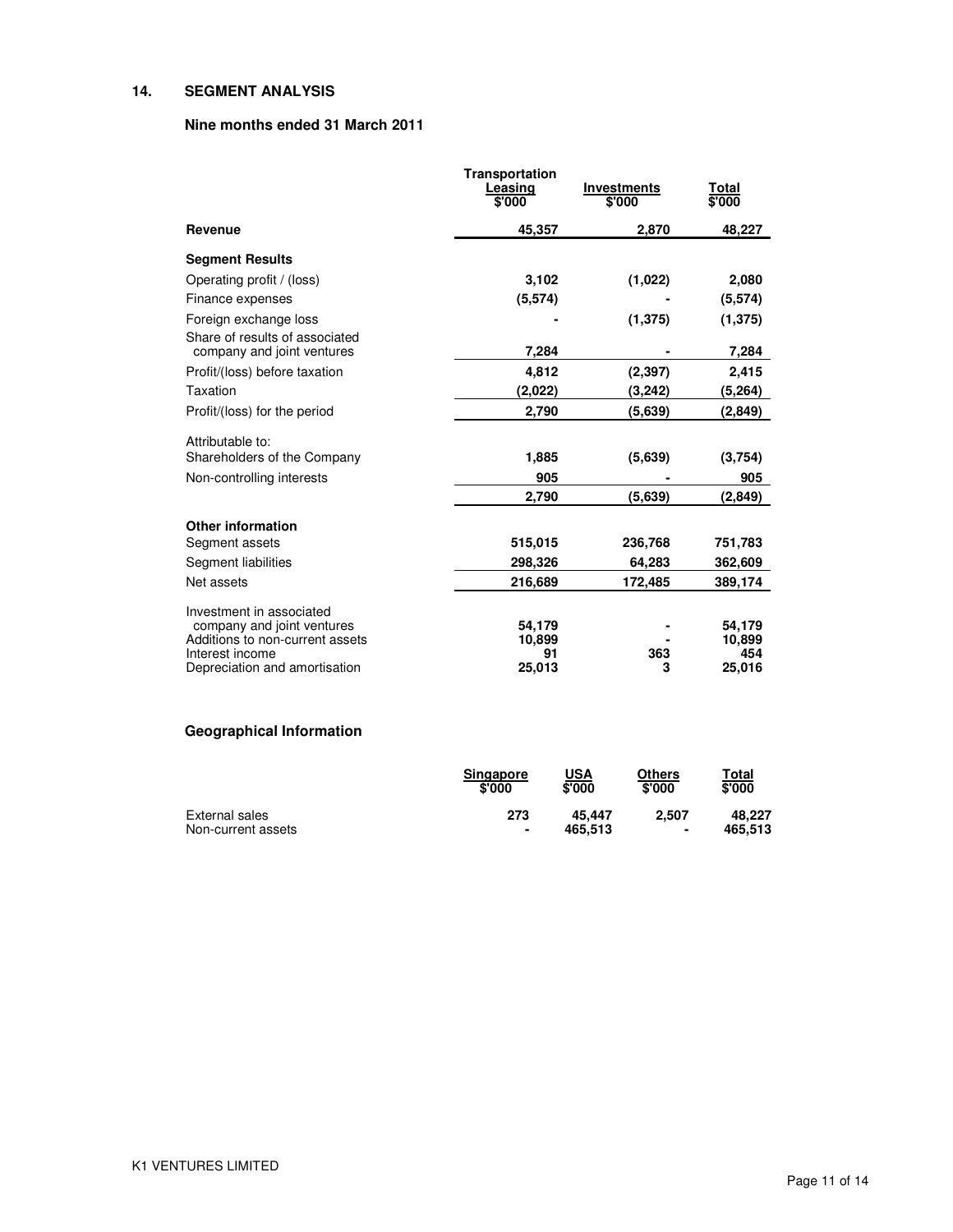#### **Nine months ended 31 March 2010**

|                                                                                                                                                                                                                                             | Transportation<br>Leasing<br>\$'000                        | Investments<br>\$'000                     | Total<br>\$'000                                                      |
|---------------------------------------------------------------------------------------------------------------------------------------------------------------------------------------------------------------------------------------------|------------------------------------------------------------|-------------------------------------------|----------------------------------------------------------------------|
| Revenue                                                                                                                                                                                                                                     | 48.065                                                     | 5,291                                     | 53,356                                                               |
| <b>Segment Results</b><br>Operating (loss)/profit<br>Finance expenses<br>Foreign exchange loss<br>Share of results of associated<br>company and joint ventures<br>(Loss)/profit before taxation<br>Taxation<br>(Loss)/profit for the period | (9,050)<br>(6,570)<br>8,318<br>(7,302)<br>3,068<br>(4,234) | 2,416<br>(538)<br>1,878<br>(1,697)<br>181 | (6,634)<br>(6,570)<br>(538)<br>8,318<br>(5, 424)<br>1,371<br>(4,053) |
| Attributable to:<br>Shareholders of the Company<br>Non-controlling interests                                                                                                                                                                | (3,391)<br>(843)<br>(4.234)                                | 181<br>181                                | (3,210)<br>(843)<br>(4,053)                                          |
| <b>Other information</b><br>Segment assets<br>Segment liabilities<br>Net assets                                                                                                                                                             | 664,352<br>403.695<br>260,657                              | 256,456<br>60,326<br>196,130              | 920,808<br>464,021<br>456,787                                        |
| Investment in associated<br>company and joint ventures<br>Additions to non-current assets<br>Interest revenue<br>Depreciation and amortisation                                                                                              | 54,967<br>1,900<br>369<br>38.624                           | 440<br>4                                  | 54,967<br>1,900<br>809<br>38,628                                     |

### **Geographical Information**

|                    | Singapore | USA     | Others                   | <u><sup>r</sup>otal</u> |
|--------------------|-----------|---------|--------------------------|-------------------------|
|                    | \$'000    | \$'000  | \$'000                   | \$'000                  |
| External sales     | 263       | 48.242  | 4.851                    | 53,356                  |
| Non-current assets |           | 599.399 | $\overline{\phantom{0}}$ | 599,399                 |

Notes:

- (a) The Group is organised into business units based on their products and services and has two reportable operating segments: Transportation Leasing and Investments. The Transportation Leasing segment represents Helm's locomotive and railcar leasing business in North America. The Group's Investment activities consist of the Group's investments in quoted and unquoted investments.
- (b) The Group's two operating segments operate in three main geographical areas. The operating activities and investment activities are predominantly in the USA. There are also investment activities in Hong Kong. Singapore is the home country of the Company and its assets are mainly cash and cash equivalents.
- (c) For the nine months ended 31 March 2011, revenues from two customers attributable to the Transportation Leasing segment amounted to approximately \$6.53 million and \$4.91 million respectively. For the nine months ended 31 March 2010, revenues from two customers attributable to the Transportation Leasing segment amounted to approximately \$7.21 million and \$6.43 million respectively.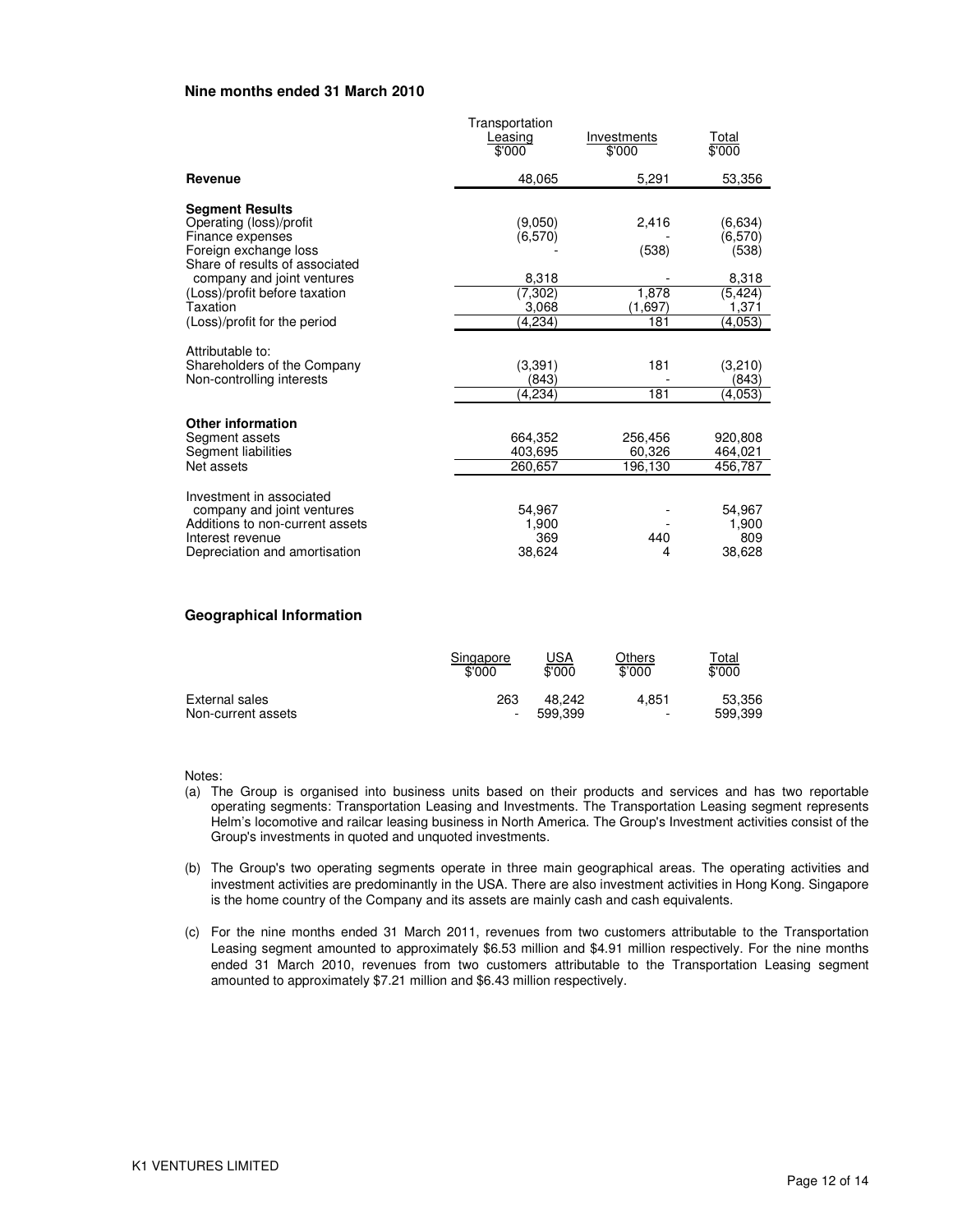## **15. REVIEW OF SEGMENT PERFORMANCE**

Not applicable.

## **16. INTERESTED PERSON TRANSACTIONS**

| Name of Interested Person                                                                                                                    | 1 Jul 10<br>to<br>31 Mar 11<br>\$'000 | Aggregate value of all<br>interested person<br>transactions during the<br>financial year under<br>review (excluding<br>transactions less than<br>\$100,000 and<br>transactions conducted<br>under shareholders'<br>mandate pursuant to<br>Rule 920)<br>1 Jul 09<br>to<br>31 Mar 10 |                        | Aggregate value of all<br>interested person<br>transactions conducted<br>under a shareholders'<br>mandate pursuant to<br>Rule 920 of the SGX<br>Listing Manual.<br>1 Jul 09<br>to<br>31 Mar 10<br>\$'000 |
|----------------------------------------------------------------------------------------------------------------------------------------------|---------------------------------------|------------------------------------------------------------------------------------------------------------------------------------------------------------------------------------------------------------------------------------------------------------------------------------|------------------------|----------------------------------------------------------------------------------------------------------------------------------------------------------------------------------------------------------|
| <b>General Transactions</b><br><b>KCL Group</b><br><b>Greenstreet Partners</b><br><b>Corporate Treasury Transactions</b><br><b>KCL Group</b> | ۰                                     | $\qquad \qquad \blacksquare$                                                                                                                                                                                                                                                       | 666<br>2,361<br>87,451 | 659<br>2,542<br>99,114                                                                                                                                                                                   |
| Total                                                                                                                                        |                                       |                                                                                                                                                                                                                                                                                    | 90,478                 | 102,315                                                                                                                                                                                                  |

### **BY ORDER OF THE BOARD**

Kenny Lee Company Secretary 9 May 2011